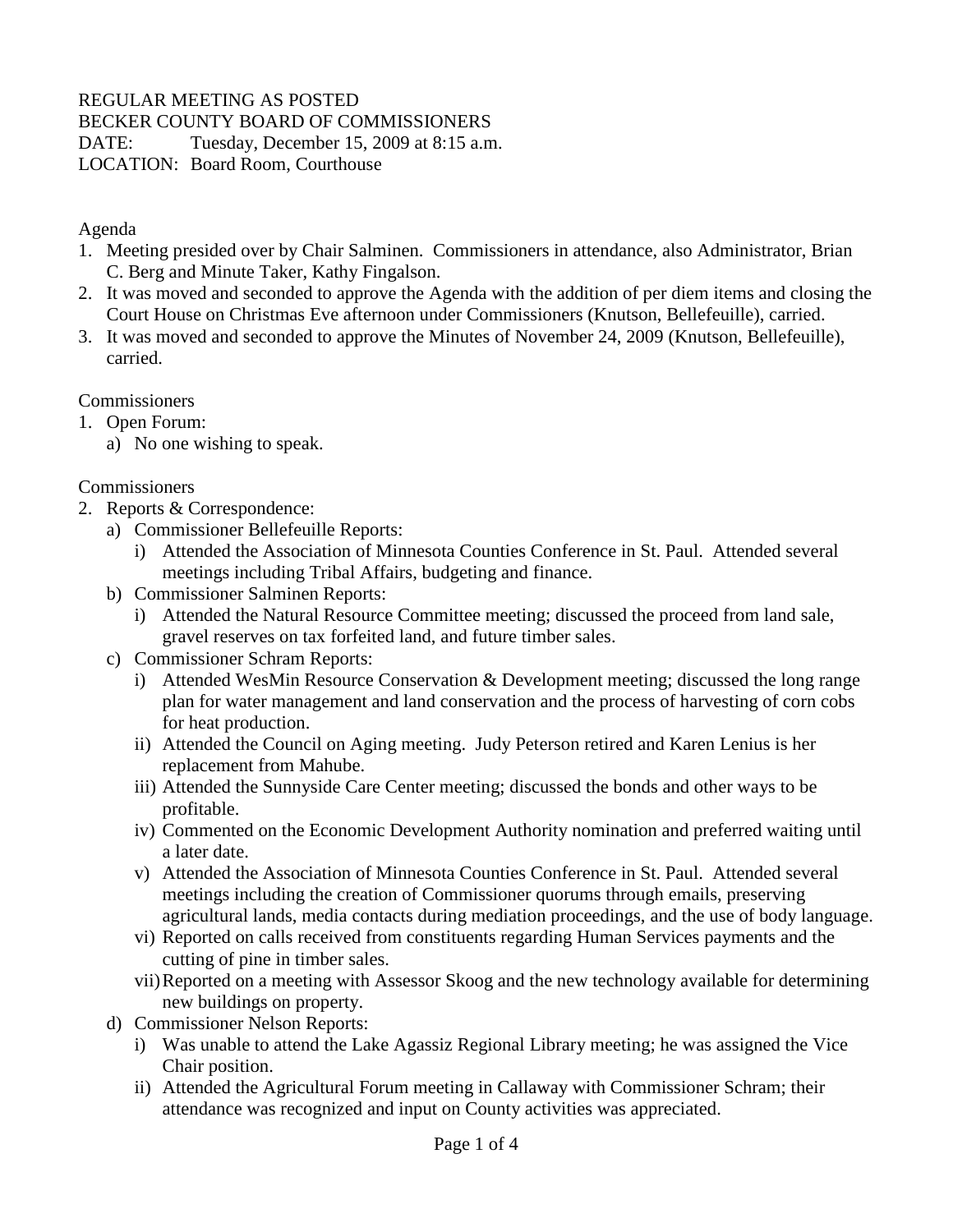- iii) Attended the Association of Minnesota Counties Conference in St. Paul; attended several meetings including protocol for lobbying legislators, the funding of humans services programs, and tax options for the state.
- iv) Will be attending the Extension meeting tonight. The 4-H Coordinator position has closed and they have four applicants.
- e) Commissioner Knutson Reports:
	- i) Attended the Environment Services Committee meeting; discussed the Joint Powers, the Wenck Agreement, and volumes and usage at the Transfer Station.
	- ii) Attended the Mahube meeting; discussed the MCIT Insurance, Mahube representatives met with Ronda Stock from the County, budget sources, and the Head Start program finances.
	- iii) Attended the Highway Committee meeting; discussed the five year plan and the use of GPS when they grade the roads, and the length of the road grading contracts.
- 2. Appointments:
	- a) It was moved and seconded to re-appoint Jeff Moritz to the Cormorant Lakes Watershed as a District Manager for a three year term from January 1, 2010 through December 31, 2012 (Nelson, Knutson), carried.
	- b) The Cormorant Lakes Watershed is considering changing from a three member Board to a five member Board. It was agreed by consensus the Watershed should proceed. Commissioner Nelson will report this to the Cormorant Lakes Watershed.
	- c) It was moved and seconded to re-appoint Paul Bursik, Susan Hovdenes and Donna Sauvageau to the Lake Agassiz Regional Library (LARL) Board for three year terms from 2010 to 2012 (Salminen, Nelson), carried.
	- d) It was agreed by consensus to postpone the appointment to the West Central Initiative Economic Development District Board until January.
	- e) It was moved and seconded to approved the Schedule of Meetings for 2010, Resolution 12-09-1A with the addition of January 5, 2010 for the organizational meeting (Bellefeuille, Knutson), carried.
	- f) It was moved and seconded to approve scheduling the 2010 Commissioner/Department Head Planning Session for January 12, 2010 with a working lunch to continue after the regular scheduled Board meeting (Bellefeuille, Nelson), carried.
	- g) It was moved and seconded to approve per diems for the Highway Road Tour and the Agricultural Forum (Bellefeuille, Nelson), carried.

### Auditor-Treasurer

1. There were no licenses or permits.

Finance Committee Minutes

- 1. It was moved and seconded to approve the Claims with the addition of four over 90 days claims; Tweeton Refrigeration for \$238.30 due to outstanding question, Eco Lab for \$69.47 due to mailing issues, Don Lefebvre for \$542.50 for committee work and St. Mary's for \$1,340.10 for inmate care and the Auditor's Warrants for 11/24/09 in the amount of \$201,608.12; 12/01/09 in the amount of \$13,366.65; 12/02/09 in the amount of \$6,489,535.74; and 12/08/09 in the amount of \$47,921.27 (Bellefeuille, Schram), carried.
- 2. It was moved and seconded to approve the Maintenance request to accept the low quote of \$665.42 per month from Detroit Disposal for refuse collection at the Courthouse and Human Services (Nelson, Schram), carried.
- 3. It was recommended by the Finance Committee to approve the Sheriff's request to accept the bid for jail food service for one year.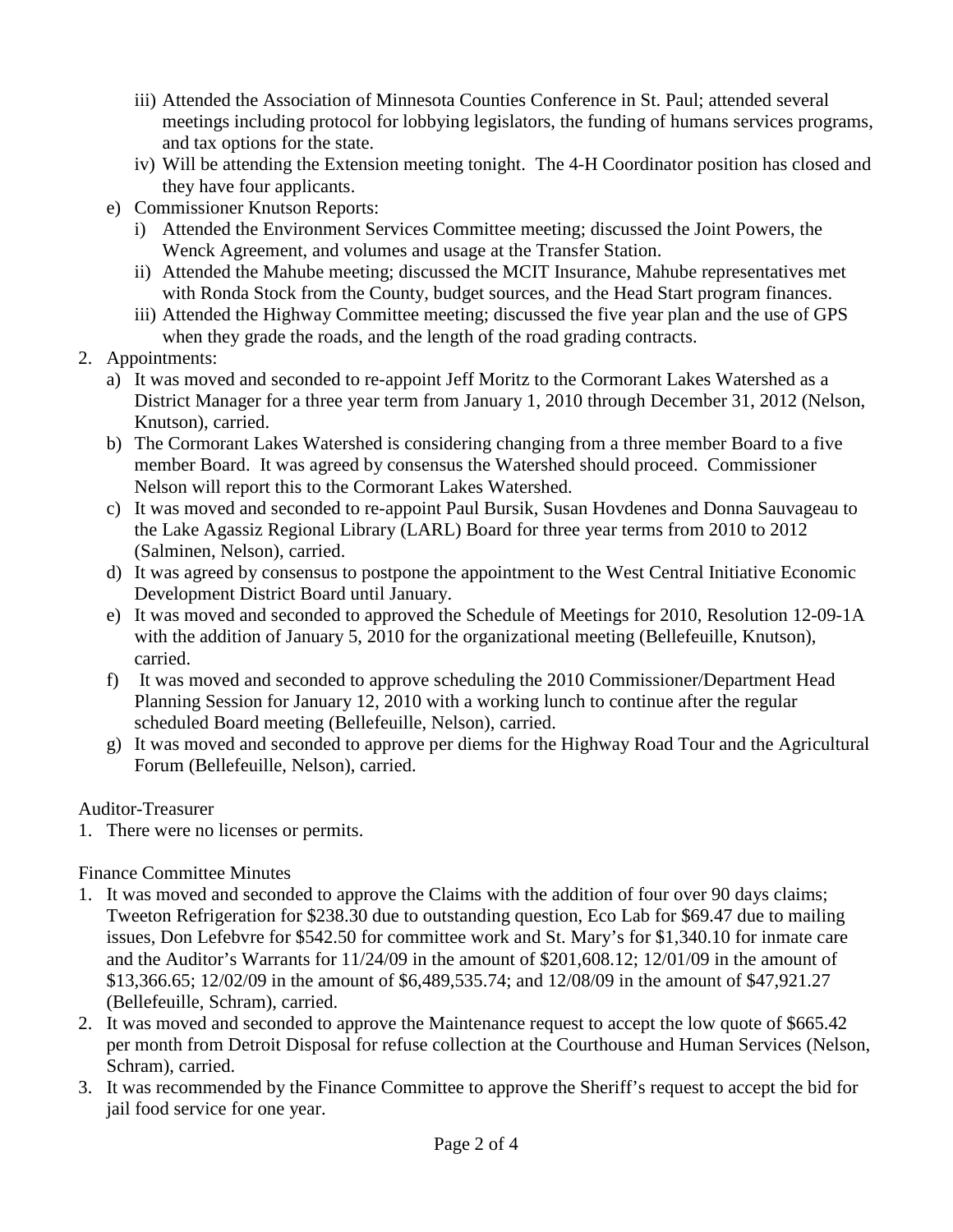- 4. It was moved and seconded to approve Information Technology's request to purchase Window Server 2008 operating system upgrade for 8 server licenses and 300 client access licenses for a cost of \$9,380 and the request to purchase Symantec Annual Maintenance for a cost of \$9,964 (Bellefeuille, Knutson), carried.
- 5. It was moved and seconded to approve Information Technology's request to purchase four computers (1 – Assessor, 1 – Recorders and 2 spare computers) and three monitors (2 spare monitors and 1 for maintenance) totaling \$2,599 (Schram, Bellefeuille), carried.
- 6. It was moved and seconded to approve Resolution 12-09-1C to call \$1,165,000 in bonds in February of 2010 for Sunnyside Care and to move forward with the self funding process (Schram, Nelson), carried.
- 7. It was moved and seconded to approve the Cash Comparison and Investment Summary for October (Bellefeuille, Schram), carried.
- 8. It was moved and seconded to approve the Finance Committee to meet on December 29, 2009 to approve year end claims and authorize payment (Nelson, Knutson), carried.
- 9. It was moved and seconded to approve out of state travel for Ms. Brooke, Veteran Service Officer from February 1-6, 2010 to Ft. Lewis Washington serving on the reintegration team (travel expense to be paid by grant funds) (Nelson, Bellefeuille), carried.

### Assessor

1 . It was moved and seconded to approve the abatements for PIN 19.0155.000 in Lake View Township for \$496; PIN 11.0081.000 for \$10, PIN 11.0091.000 for \$18, PIN 11.0081.000 for \$86, and PIN 11.0085.000 for \$86 in Evergreen Township (Bellefeuille, Knutson), carried.

Environmental Services

- 1 . It was moved and seconded to approve the Wenck Associates Agreement in the amount of \$65,500 for submitting to the Minnesota Pollution Control Agency (MPCA) a Capital Assistance Program (CAP) grant for construction projects at the Transfer Station (Knutson, Schram), carried.
- 2 . Steve Skoog commented on the Joint Powers Agreement and will send the notes to the Commissioners for their review.

Economic Development Authority

- 1 . It was moved and seconded to approve Resolution 12-09-1B, for submission of a Deed Grant for residential revitalization, rehabilitation and redevelopment for the Cities of Callaway, Mahnomen and Waubun (Bellefeuille, Schram), carried.
- 2 . Commissioner Salminen opened the Public Hearing for the submission of the Deed Grant and called for comments three times, receiving none.
- 3 . Commissioner Salminen closed the Public Hearing,

# **Sheriff**

1 . It was moved and seconded to table approval of the A'Viands, LLC Food Service Management Agreement until reviewed by the County Attorney (Nelson, Bellefeuille), carried.

U.S. Fish & Wildlife, Park Rapids Area Office, Doug Kingsley

1 . It was moved and seconded to table the request for Certification of Fee Acquisition for the 80 acre parcel owned by Janette Frantes along the Straight River in Osage Township until the Commissioners receive input from Osage Township and did not require Mr. Kingsley to come back for approval a second time (Schram, Knutson), carried.